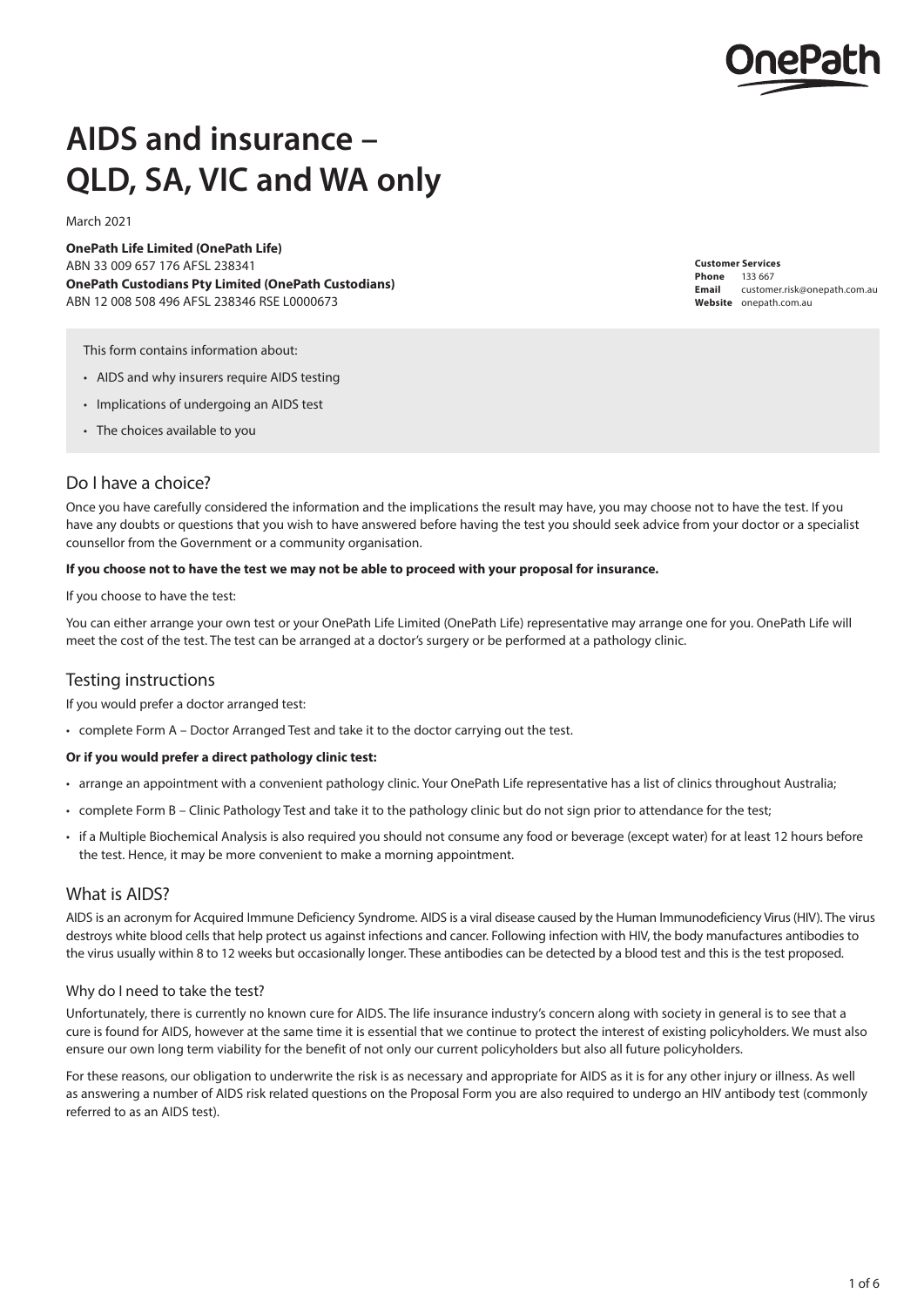## What do the results mean?

#### **Negative Result**

If you receive a negative result it means that you have not been infected with the virus, or that you may have been infected recently but your body has not yet produced the antibodies signalling the presence of the virus. Only a negative result will be sent confidentially and directly to OnePath Life Limited (OnePath Life).

Acceptance of your insurance proposal will indicate that your HIV test result was negative. You may assume that in the event that your application is processed but not accepted for any other reason, OnePath Life has received notification that your AIDS test result was negative.

#### **Positive Result**

In order to protect the confidentiality of your results, our client consent declarations in both Form A and Form B request that details of any positive result be forwarded directly by the testing doctor or pathology clinic to your nominated doctor. The result will be notified in person by your nominated doctor as it is important that you receive appropriate counselling from your doctor as to the full implications of the result.

A positive result means that you may have been infected by HIV.

If this is confirmed by subsequent investigation, the virus can be transmitted from you:

- to any unprotected sexual partner;
- to anyone receiving blood, semen or organs donated by you;
- if you are an intravenous drug user, to anyone sharing needles or syringes with you;
- if you are a woman, to your baby during pregnancy, perhaps at birth or by breast feeding.

There is **no** evidence that the virus can be spread by other types of contact such as touching, kissing, sharing eating utensils, coughing, sneezing or from mosquito bites.

People who have been infected by HIV will develop full AIDS at some stage and the long term outlook is still uncertain. For this reason, life, trauma and income replacement insurance is unlikely to be available to anyone infected by HIV.

In Australia, fully developed AIDS is notifiable to the health authorities. In some States and Territories, HIV infection and other early stages of the disease are also notifiable to the health authorities.

Knowing that you are HIV antibody positive has legal consequences. It may exclude you from some jobs and access to some services. It is an offence to knowingly transmit the virus or put someone else at risk through sexual activity. Quarantine provisions exist which could be used if the authorities deem it appropriate.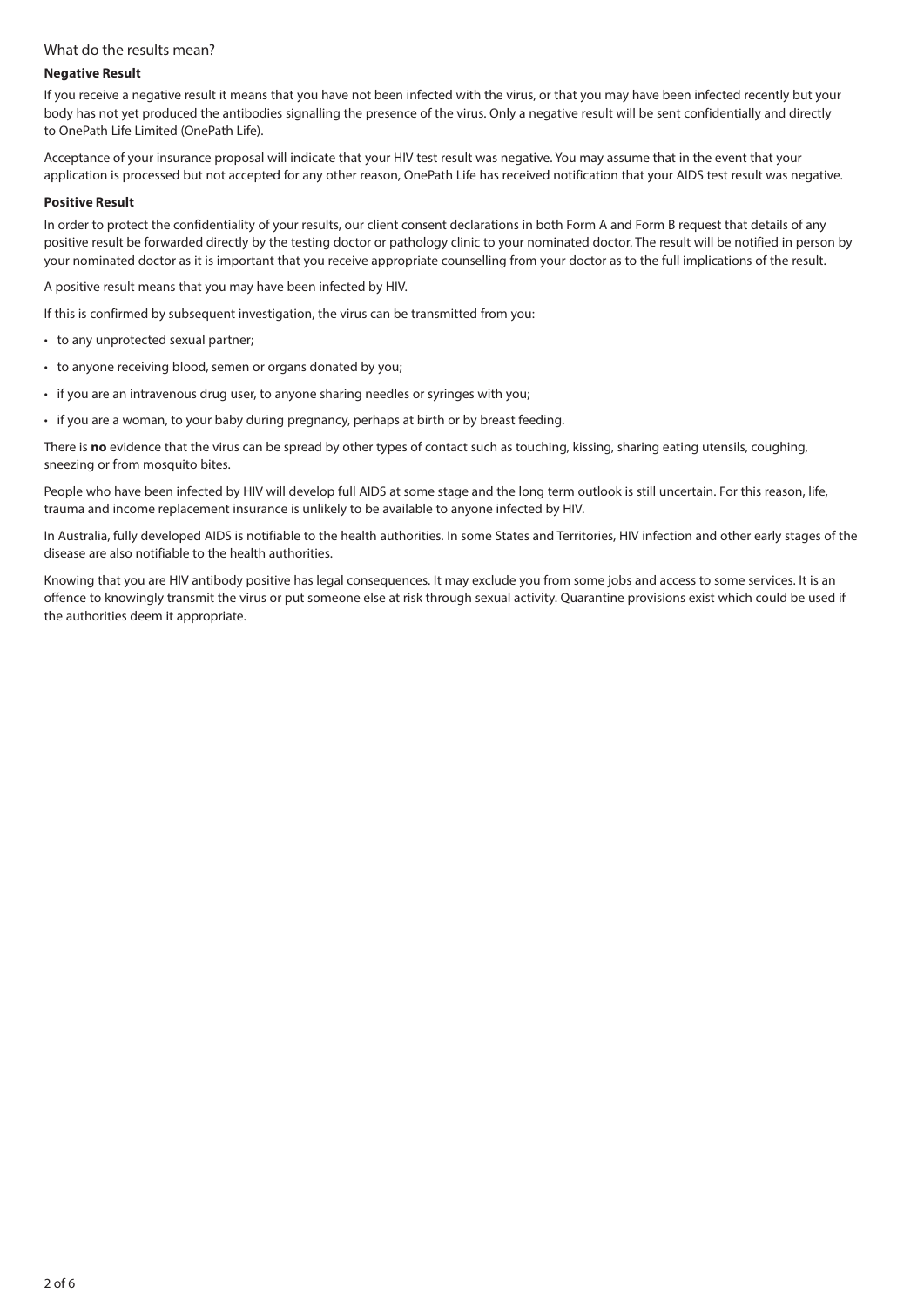

**Customer Services**

**Underwriting Hotline** 1800 300 006

**Website** [onepath.com.au](http://onepath.com.au)

**Email** customer.risk@onepath.com.au

## **Doctor Arranged Test**

Form A

March 2021

**OnePath Life Limited (OnePath Life)**

ABN 33 009 657 176 AFSL 238341 **OnePath Custodians Pty Limited (OnePath Custodians)** ABN 12 008 508 496 AFSL 238346 RSE L0000673

**Please send results to**  OnePath Life, GPO Box 4148, Sydney NSW 2001

**Or your State Office Queensland Victoria** GPO Box 1452 Brisbane QLD 4001 GPO Box 1903 Melbourne VIC 8060 **Mestern Australia South Australia South Australia** PO Box 7737 Cloisters Square Perth WA 6850 GPO Box 1071 Adelaide SA 5001

**Please take this form to the doctor arranging the test.** (A copy of this form is to be held by the doctor and the original is to be forwarded with the test result.)

### **Important:**

**• This form is to be signed in the presence of the doctor arranging the test.**

• The cost of processing this test will be met by OnePath Life.

#### **Name and address of doctor where test(s) will be conducted**

| Doctor's name |                                                |
|---------------|------------------------------------------------|
| Address       |                                                |
|               |                                                |
| Phone         |                                                |
|               | Appointment date (dd/mm/yyyy) and time (hh:mm) |
|               |                                                |
|               |                                                |

#### **1. To the testing doctor:**

Please send the report and account for an MBA test, negative HIV test or 'other' blood test (listed below), in an envelope marked confidential to: **Chief Medical Officer – OnePath Life** (see above for addresses)

| 2. Tests required (please tick)                                                                                                                                                                       |
|-------------------------------------------------------------------------------------------------------------------------------------------------------------------------------------------------------|
| $\lrcorner$ HIV antibodies                                                                                                                                                                            |
| $\Box$ Hepatitis B and C Serology                                                                                                                                                                     |
| TNon-fasting Multiple Biochemical Analysis (non-fasting MBA-20 or SMA-12 including HDL/LDL cholesterol) – refer to Page 4 of this form for<br>$^{\text{\tiny{\textsf{J}}} }$ specific tests required. |
| Other (please specify)                                                                                                                                                                                |
|                                                                                                                                                                                                       |
| Doctor – please print the application number (if shown on Page 4 of this brochure) as a reference on the blood test result(s).                                                                        |

| 3. Client details             |                    |
|-------------------------------|--------------------|
| Surname                       | Given names        |
| Residential address           |                    |
| Date of birth<br>(dd/mm/yyyy) | l Male<br>Female   |
| Phone (home)                  | Phone (business) L |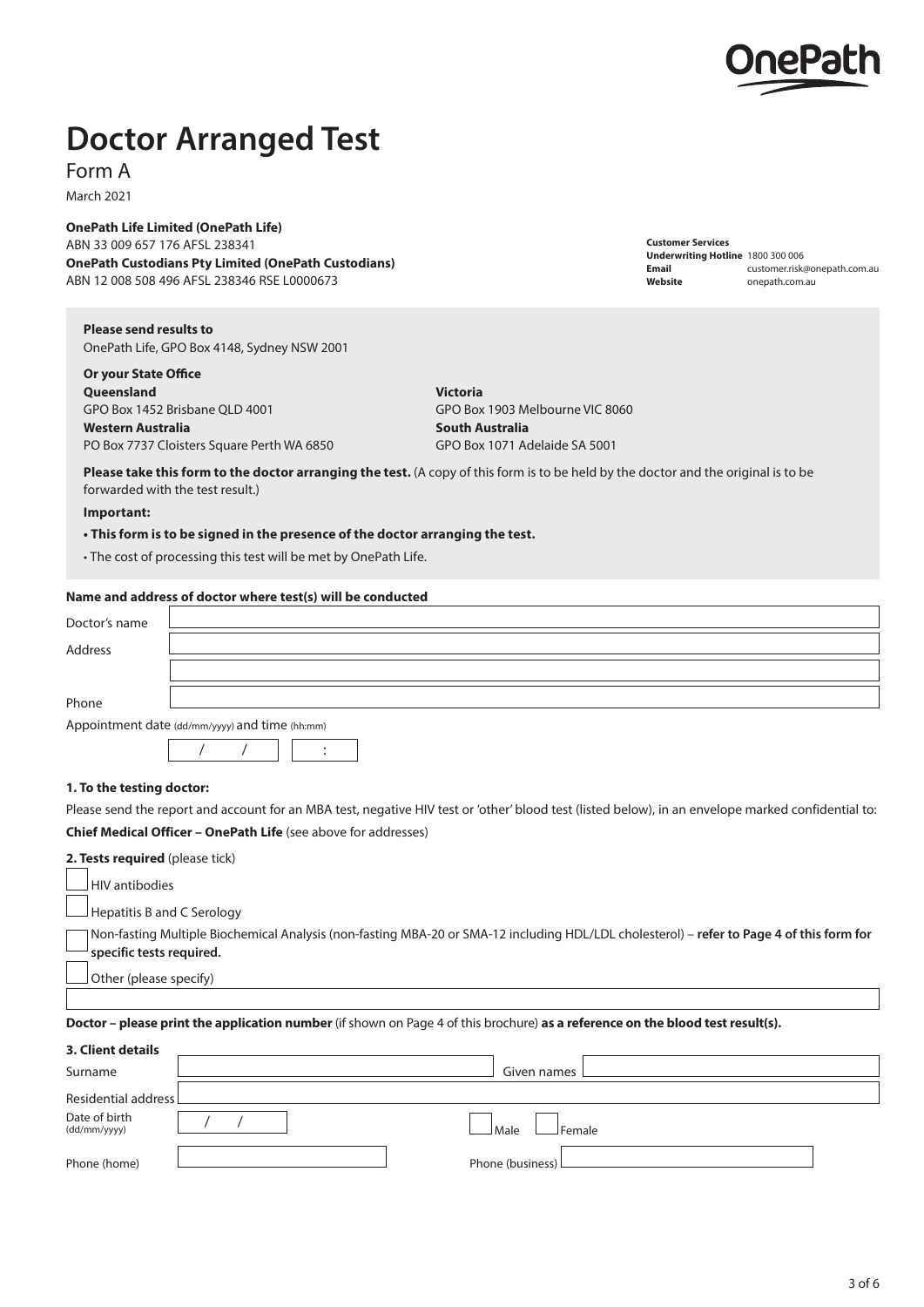#### **Client consent declaration**

 I acknowledge that the test(s) nominated in section 2 will be performed. Where one is for the presence of antibodies to the AIDS virus, I acknowledge that OnePath Life has provided me with information and material concerning AIDS and the implications of an HIV antibodies test. I acknowledge that I have read and understand the material provided by OnePath Life. I also understand the significance of the test and that the result will be used to determine my eligibility for insurance with OnePath Life. I consent to the testing of my blood for the presence of antibodies to the Human Immunodeficiency Virus (HIV) and hereby authorise and request you to have my blood tested for the presence of HIV antibodies. I understand OnePath Life is responsible for the cost of the test(s). I authorise you to release only a negative HIV result confidentially to the Chief Medical Officer of OnePath Life. If the result is positive it is to be forwarded directly by the doctor performing the test to my nominated doctor for communication only to me. I consent to the collection, use, storage and disclosure of my personal information (including health and other sensitive information) as described in our Privacy Policies. OnePath Life's Privacy Policy is available at [onepath.com.au/insurance/privacy-policy](http://onepath.com.au/insurance/privacy-policy) and OnePath Custodians Privacy Policy is available at [onepath.com.au/superandinvestments/privacy-policy](http://www.onepath.com.au/superandinvestments/privacy-policy) If I have provided information (including health and other sensitive information) about another person in this application (for example a beneficiary or life insured), I declare that I have the consent of that person to do so. I understand that OnePath Life and OnePath Custodians require me to inform the person concerned that I have done so and direct them to the Privacy Policies. I/We acknowledge that OnePath Life is a company within the Zurich Financial Services Australia Group. OnePath Custodians is a company within the IOOF Group of companies, comprising IOOF Holdings Limited ABN 49 100 103 722 and its related bodies corporate (IOOF

## **My nominated doctor**

| Name                                                                                   |                                                         |   |  |  |                   |  |
|----------------------------------------------------------------------------------------|---------------------------------------------------------|---|--|--|-------------------|--|
| Address                                                                                |                                                         |   |  |  |                   |  |
| Phone                                                                                  |                                                         |   |  |  |                   |  |
| Signature of life to be insured                                                        | Please do not sign prior to attendance                  | X |  |  | Date (dd/mm/yyyy) |  |
|                                                                                        | Office use only (to be completed by adviser or broker). |   |  |  |                   |  |
| Application no.                                                                        |                                                         |   |  |  |                   |  |
| Adviser's name                                                                         |                                                         |   |  |  |                   |  |
| Agency no.                                                                             |                                                         |   |  |  |                   |  |
| Phone                                                                                  |                                                         |   |  |  |                   |  |
| Please note that all documentation relating to the policy is sent to the policy owner. |                                                         |   |  |  |                   |  |

## Form A

#### **Doctor Arranged Test**

Special tests required for Multiple Biochemical Analysis

Group). OnePath Life and OnePath Custodians are not related bodies corporate.

#### **Lipids**

- Cholesterol
- Triglycerides
- HDL/LDL Cholesterol

#### **Bio Chemistry**

- Potassium
- Urea
- Creatinine
- Bilirubin Total
- AST (Aspartate Aminotransferase)
- GGT (g-Glutamyl Transpeptidase)
- ALT (Alanine Aminotransferase)
- Albumin
- Uric Acid
- Glucose
- **Sodium**
- Calcium
- Bicarb
- Chloride
- Protein Total
- Alkaline Phosphatase

#### **General Privacy Reference**

OnePath Life is committed to ensuring the confidentiality and security of your personal information. Your health information is treated confidentially and will only be disclosed to those service providers such as doctors, reinsurers and assessors who are directly involved in underwriting your policy or the assessment of any claim. Your health information will not be disclosed by OnePath Life for any other purpose. The collection, use and disclosure of results relating to the testing for AIDS and/or HIV is handled in accordance with the procedures outlined in this form. For further information detailing our handling of personal information please refer to OnePath Life's Privacy Policy at [onepath.com.au/insurance/privacy-policy](http://onepath.com.au/insurance/privacy-policy) or contact us directly for a copy.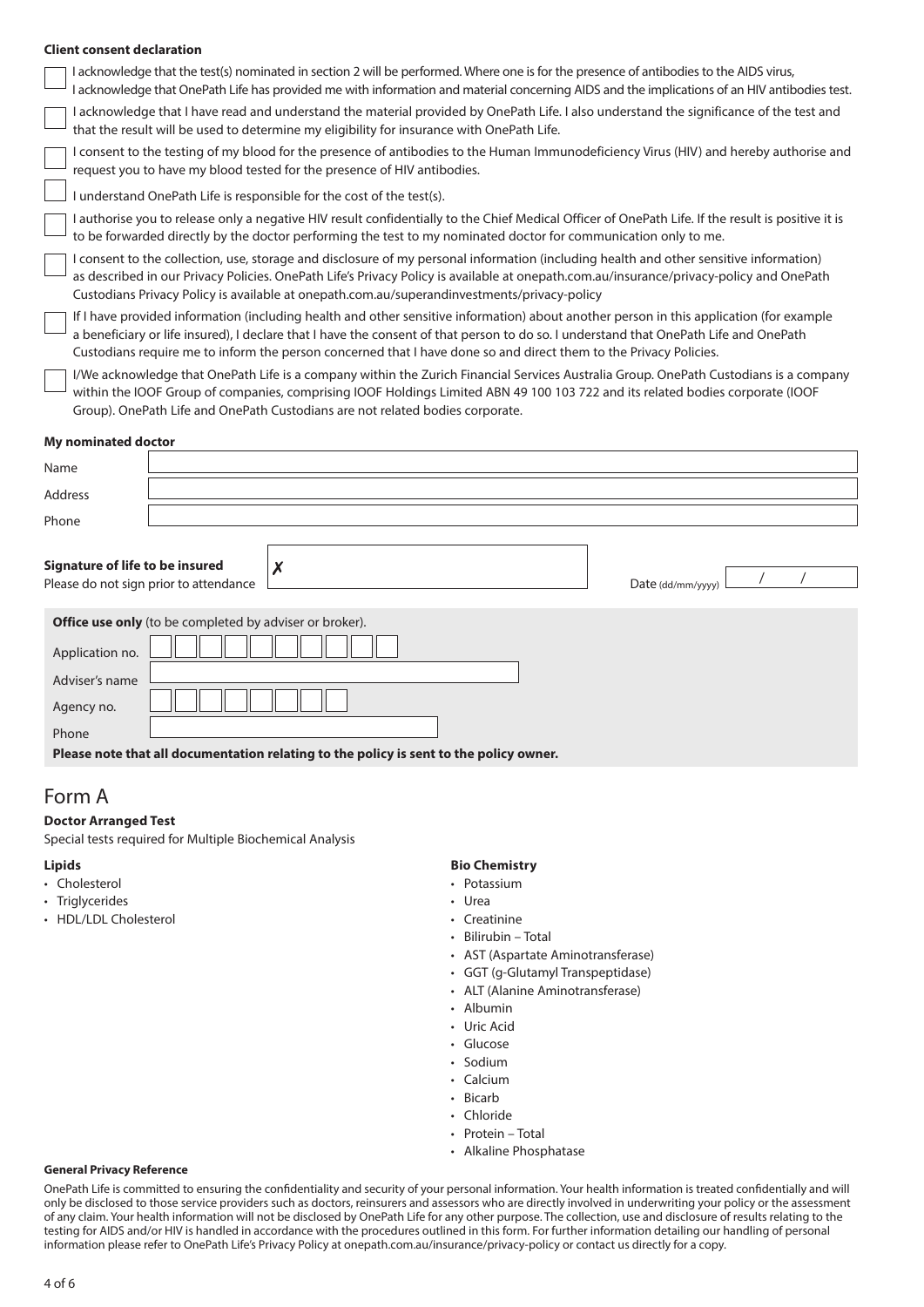

**Customer Services**

**Underwriting Hotline** 1800 300 006

**Website** [onepath.com.au](http://onepath.com.au)

**Email** customer.risk@onepath.com.au

# **Pathology Clinic Test**

Form B

March 2021

**OnePath Life Limited (OnePath Life)** ABN 33 009 657 176 AFSL 238341 **OnePath Custodians Pty Limited (OnePath Custodians)**

ABN 12 008 508 496 AFSL 238346 RSE L0000673

**Please send results to**  OnePath Life, GPO Box 4148, Sydney NSW 2001

**Or your State Office Queensland Victoria** GPO Box 1452 Brisbane QLD 4001 GPO Box 1903 Melbourne VIC 8060 **Mestern Australia South Australia South Australia** PO Box 7737 Cloisters Square Perth WA 6850 GPO Box 1071 Adelaide SA 5001

**Please take this form to the pathology clinic performing the test.**

(A copy of this form is to be held by the pathology clinic and the original is to be forwarded with the test result.)

#### **Important:**

- Please confirm your appointment prior to attendance.
- **• This form is to be signed in the presence of the pathology collector.**
- The cost of processing this test will be met by OnePath Life.

#### **Name and address of pathology clinic where test(s) will be conducted**

| Pathology clinic L                             |  |  |  |  |  |  |
|------------------------------------------------|--|--|--|--|--|--|
| <b>Address</b>                                 |  |  |  |  |  |  |
| Phone                                          |  |  |  |  |  |  |
| Appointment date (dd/mm/yyyy) and time (hh:mm) |  |  |  |  |  |  |
|                                                |  |  |  |  |  |  |
|                                                |  |  |  |  |  |  |

**1. To the testing pathology clinic**  Please send the report and account for an MBA test, negative HIV test or 'other' blood test (listed below), in an envelope marked confidential to:

#### **Chief Medical Officer – OnePath Life** (see above for addresses)

| <b>2. Tests required</b> (please tick) |                                                                                                                                                                              |  |  |  |  |
|----------------------------------------|------------------------------------------------------------------------------------------------------------------------------------------------------------------------------|--|--|--|--|
|                                        | HIV antibodies                                                                                                                                                               |  |  |  |  |
|                                        | $\Box$ Hepatitis B and C Serology                                                                                                                                            |  |  |  |  |
|                                        | Non-fasting Multiple Biochemical Analysis (non-fasting MBA-20 or SMA-12 including HDL/LDL cholesterol) – <b>refer to Page 6 of this form</b><br>for specific tests required. |  |  |  |  |
|                                        | Other (please specify)                                                                                                                                                       |  |  |  |  |
|                                        |                                                                                                                                                                              |  |  |  |  |
|                                        | <b>Pathology clinic – please print the application number</b> (if shown on Page 6) as a reference on the blood test result(s).                                               |  |  |  |  |

| 3. Client details             |                    |
|-------------------------------|--------------------|
| Surname                       | Given names        |
| Residential address L         |                    |
| Date of birth<br>(dd/mm/yyyy) | Female<br>Male     |
| Phone (home)                  | Phone (business) L |